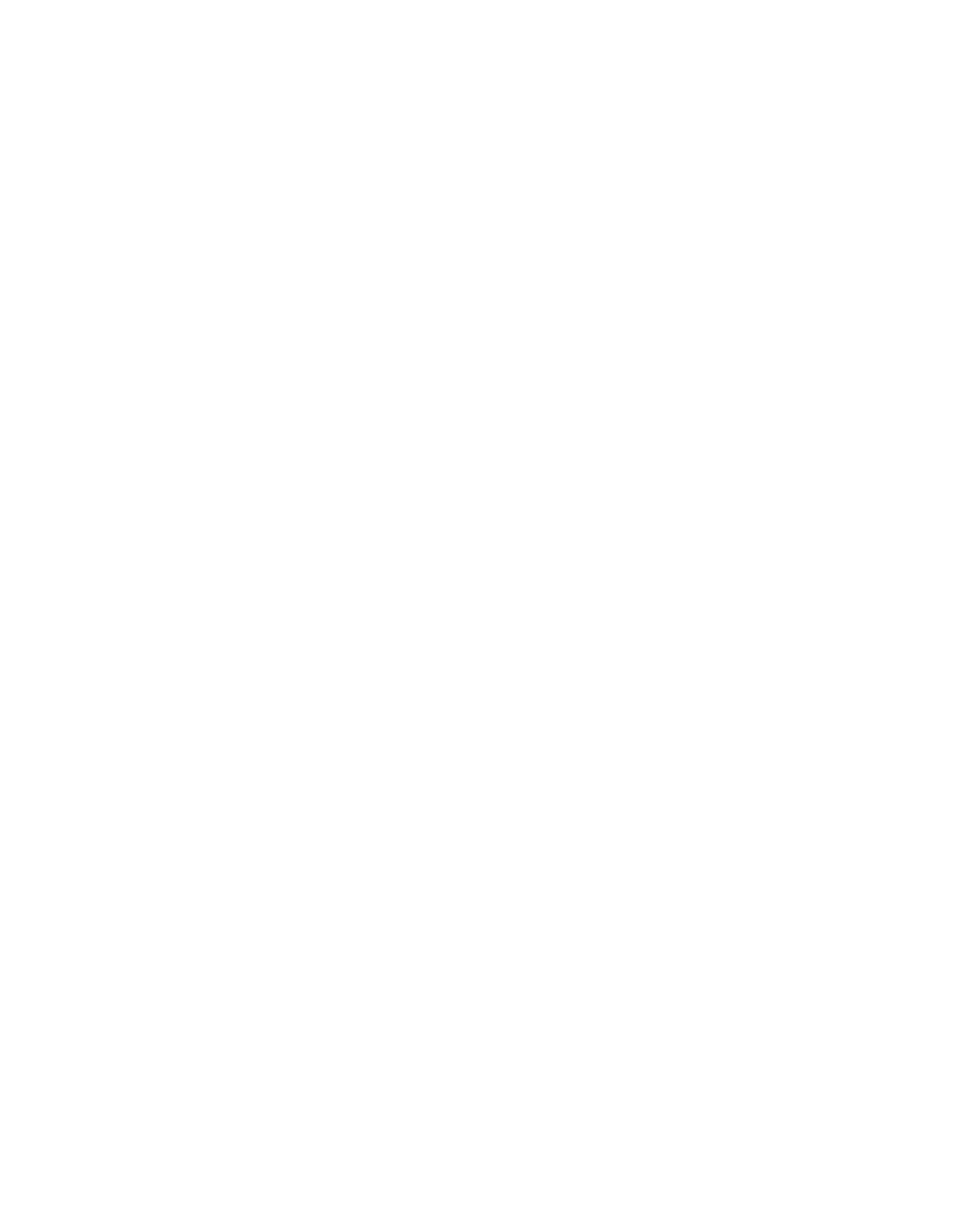#### **INTRODUCTION**

Birds are sensitive indicators of environmental quality and ecosystem health (Morrison 1986, Hutto 1998), and they are the focus of many regional and continental scale monitoring efforts (Gregory et al. 2005, Sauer et al. 2008). Most broad-scale bird monitoring has focused on counts of birds with the principal goal of estimating trends (Bart 2005). Monitoring of demographic rates (productivity, recruitment, and survival) lends critical additional insight by providing data on causes of population changes (DeSante et al. 2005). Because demographic rates are directly affected by environmental stressors or management actions, they should more accurately (compared to abundance) and sensitively reflect short-term and local environmental changes (Temple and Wiens 1989, DeSante and George 1994). In addition, demographic data can be used to identify stages of the life cycle that are most important for limiting bird populations (Green 1999, Peach et al. 1999, DeSante et al. 2001, Holmes 2007, Saracco et al. 2008a). Finally, demographic data can be modeled as functions of environmental variables and incorporated into predictive population models to assess the viability of populations (Noon and Sauer 1992).

Application of standardized constant-effort mist netting and modern capture-recapture analytical techniques is an effective means of monitoring demographic rates of many landbird species (DeSante et al. 2005). Such an effort was initiated in North America by The Institute for Bird Populations (IBP) in 1989 with the establishment of the Monitoring Avian Productivity and Survivorship (MAPS) program (DeSante 1992), a cooperative network of nearly 500 constanteffort mist-netting stations operated across North America each summer, that provides demographic data for > 180 landbird species (DeSante and Kaschube 2007). Similar programs exist in Europe, where they are central components of national and international bird-monitoring efforts (e.g., Peach et al. 2004). The MAPS program was endorsed in 1991 by the Monitoring Working Group of Partners in Flight (PIF) and the USDI Bird Banding Laboratory, and has attracted participation from many U.S. agencies, including the National Park Service, Department of Defense, Texas Army National Guard, USDA Forest Service, and Fish and Wildlife Service, as well as hundreds of independent banding-station operators.

IBP, in collaboration with the Division of Fish and Wildlife of the Commonwealth of the Northern Mariana Islands, established and operated the first six "Tropical MAPS" (TMAPS) stations on the island of Saipan in spring/summer 2008 and continued operation of all six stations in spring/summer 2009 and spring through fall 2010. The overall goal of this effort is to provide baseline data on trends, vital rates, and habitat associations for up to nine populations of bird species indigenous to Saipan, upon which to base a sound foundation for developing informed conservation strategies for this insular avifauna. Long-term goals of the TMAPS program on Saipan are to: (1) provide annual indices of adult population size and post-fledging productivity (from constant-effort capture data); (2) provide annual estimates of adult population size, survival rates, proportions of residents, and recruitment into the population (from capturerecapture data); (3) relate avian demographic data to weather and habitat; (4) identify population trends and proximate and ultimate causes of population change; (5) use these data to inform management; and (6) assess the success of management actions in an adaptive management framework. Saracco et al. (2008b) provided a summary of the first year of TMAPS operation on Saipan and Pyle et al. (2009) summarize the second year of data collection. Here we provide a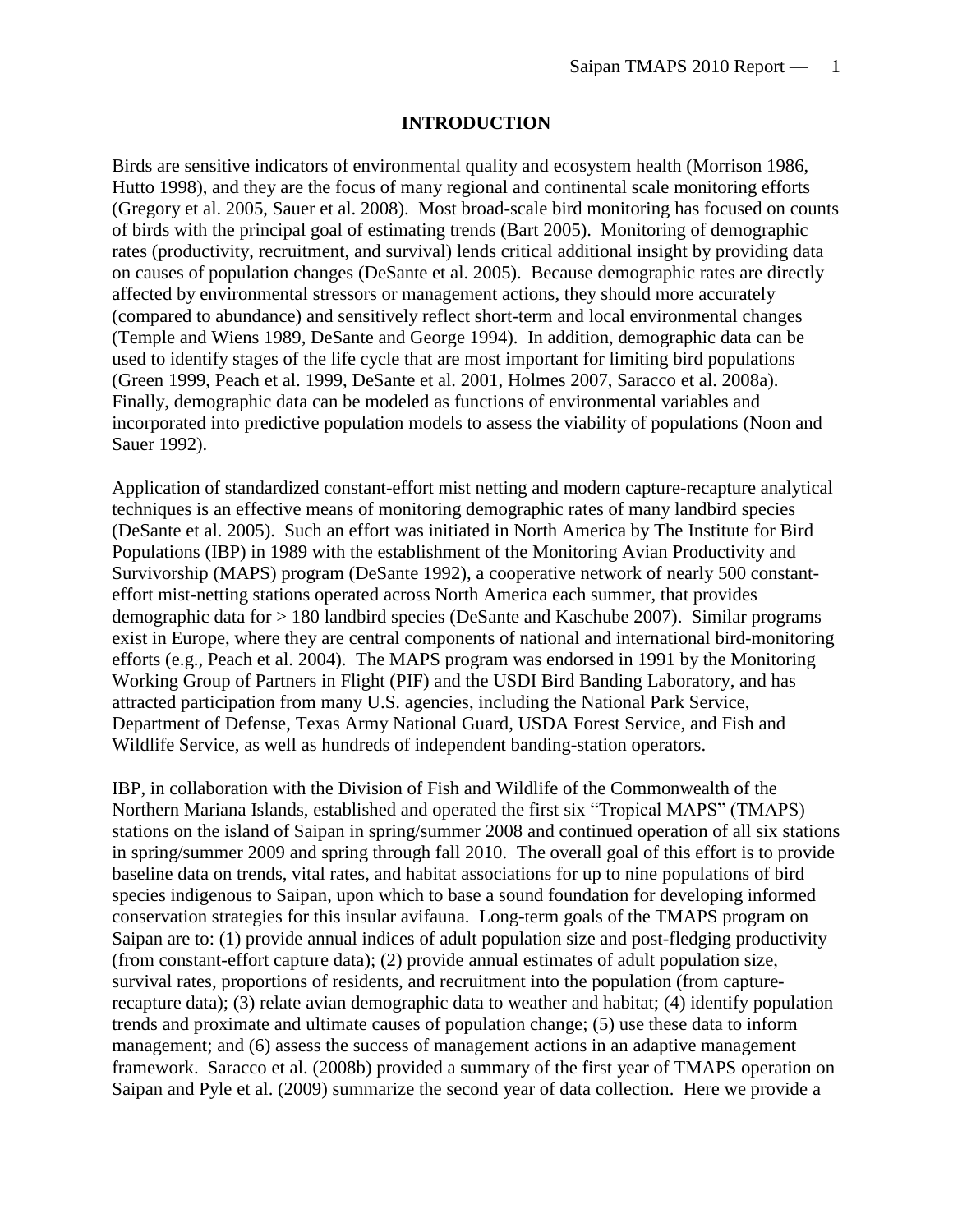summary of captures and indices of population size (capture rates) and productivity for TMAPS stations operated during 2010 and provide average values of these indices during 2008-2010.

### **STUDY AREAS AND METHODS**

In April 2008 we established six TMAPS stations in typical habitats utilized by landbirds on Saipan (Table 1; Fig. 1). We operated the six stations in April-July 2008 and again, in the exact same locations in which they were established in April-July 2009 and in February-October 2010 (Table 1). We expanded the length of the sampling season to gain further insight into breeding and molting seasonality of landbirds on Saipan. One station name was changed just after the 2008 season, from Naftan Point to Obyan, but the location remained the same in all three years. Each station consisted of a sampling area of about 20 ha. Within the central 8 ha of each station, ten 12-m long, 30-mm mesh, 4-tier nylon mist nets were erected at fixed net sites, in the exact same positions each year.

Stations were operated according to the standardized protocol established by The Institute for Bird Populations for use in the MAPS Program (DeSante et al. 2010). We operated each station on 10 days (separated by about 10 days) between 13 April and 17 July 2008, between 11 April and 15 July 2009, and between 21 February and 9 October 2010 (Table 1). Mist-netting effort data (i.e., the number and timing of net-hours on each day of operation) were collected in a standardized manner by recording opening and closing times (to the nearest 10 min) for nets, as well as the time at which each net check commenced. We aimed to operate nets for six morning hours per day beginning 15 minutes after sunrise (on or near 05:30 AST). Inclement weather (mostly high sun and wind exposure) and very high capture rates at some sites, however, resulted in variable effort among stations (Table 1). Station operation was carried out by five IBP biologist interns (see Acknowledgments) who were experienced MAPS-station operators and were trained in TMAPS protocols, including molt patterns and ageing criteria of indigenous species of Saipan, by PP and IBP staff biologist Ron Taylor.

With few exceptions, all birds captured were identified to species, age, and sex based on criteria outlined by Pyle et al. (2008) and Radley et al. (in press) and, if unbanded, they were banded with USGS/BRD numbered aluminum leg bands. Birds were released immediately upon capture and before being banded or processed if situations arose where bird safety would be compromised. The following data were taken on all birds captured, including recaptures, according to MAPS guidelines (DeSante et al. 2010):

- capture code (newly banded, recaptured, band changed, unbanded)
- band number
- species
- age and how aged
- sex (if possible to determine) and how sexed (if applicable)
- extent of skull pneumaticization
- breeding condition of adults (i.e., extent of cloacal protuberance or brood patch)
- extent of juvenal plumage in young birds
- extent of body and flight-feather molt
- extent of primary-feather wear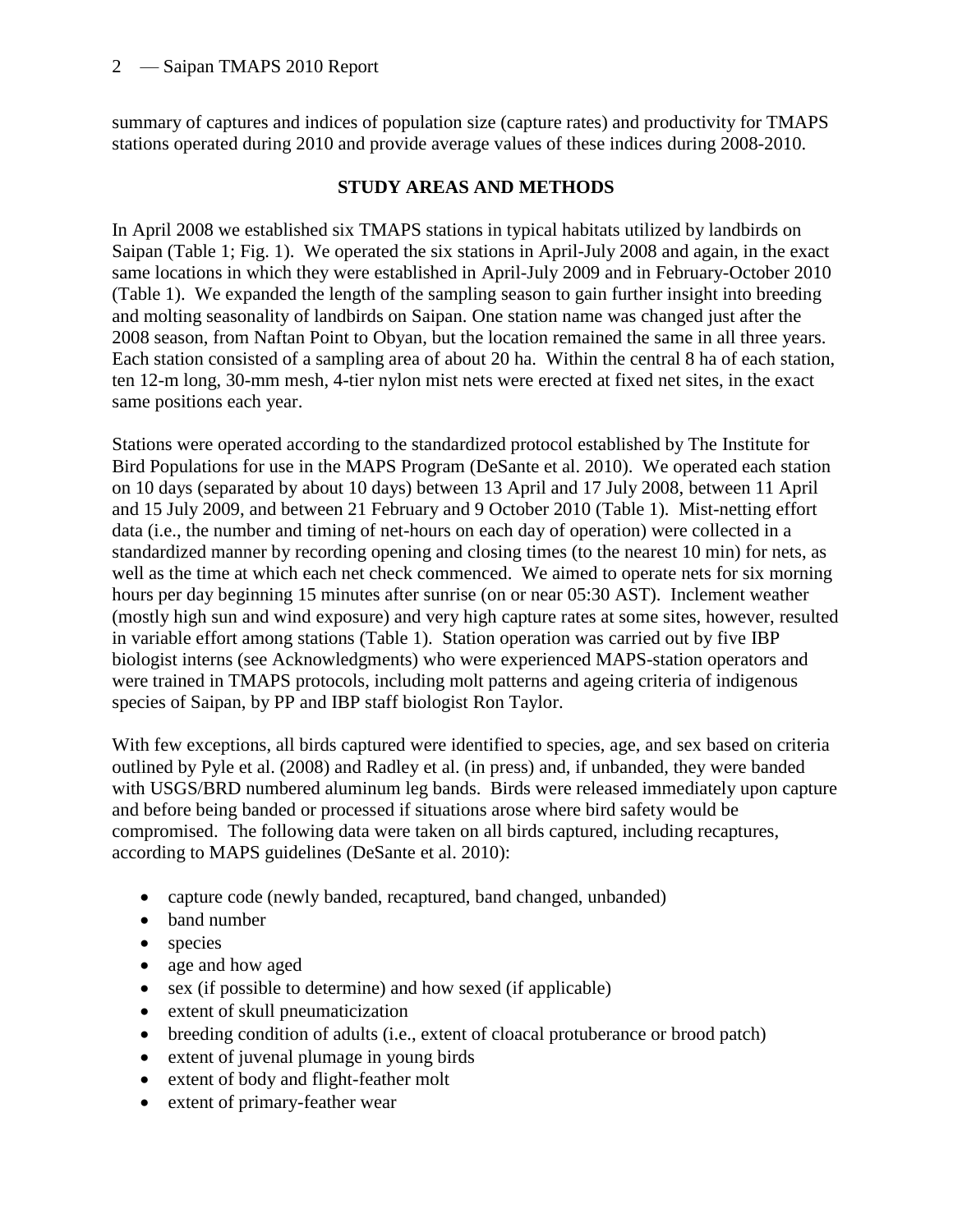- presence of molt limits and plumage characteristics
- wing chord
- fat class and body mass
- date and time of capture (net-run time)
- station and net site where captured
- any pertinent notes

Breeding (summer residency) status (confirmed breeder, likely breeder, non-breeder) of each species seen, heard, or captured at each TMAPS station on each day of operation was recorded using techniques similar to those employed for breeding bird atlas projects (see Appendix I). We used these data to classify each species at each station according to three residency categories: breeder, migrant, or transient (Appendix I). Data on habitat structure and floristics were also collected and will be incorporated as covariates in future analyses of bird data. John W. Shipman of Zoological Data Processing, Socorro, NM, entered banding data. IBP staff biologists entered effort data and proofed and verified digitized banding data. Verification of banding data involved running all records through a series of specialized computer programs. These programs included:

- Clean-up programs to check the validity of all codes entered and the ranges of all numerical data.
- Cross-check programs to compare station, date, and net fields from the banding data with those from the effort and breeding status data.
- Cross-check programs to compare species, age, and sex determinations against degree of skull pneumaticization, breeding condition (extent of cloacal protuberance and brood patch), extent of juvenal plumage, extent of body and flight-feather molt, extent of primary-feather wear, and presence of molt limits and plumage characteristics.
- Screening programs, which allow identification of unusual or duplicate band numbers or unusual band sizes for each species.
- Verification programs to screen banding and recapture data for inconsistent species, age, or sex determinations for each band number. Discrepancies or suspicious data identified by these programs were corrected if necessary. We used wing chord, body mass, fat content, date and station of capture, and pertinent notes as supplementary information for the correct determination of species, age, and sex.

In addition, digital images of the wing upper-surface were obtained for many captures to further refine our knowledge on molt patterns and ageing criteria for these species (see Pyle 2008). All digital images of open wings were also compared with banding data during the verification process to improve the accuracy of age and sex designations.

For each species and for all species pooled at each location, we calculated (1) numbers of newly banded birds, recaptured birds, and birds released unbanded; (2) numbers and capture rates (per 600 net-hours) of first captures (in each year) for individual adult and young birds; and (3) the ratio of young to adult birds ("reproductive index"; Peach et al. 1996). To further facilitate comparison of landbird dynamics among stations and to values obtained by the MAPS program in North America, we also calculated three-year means for the numbers of adult and young birds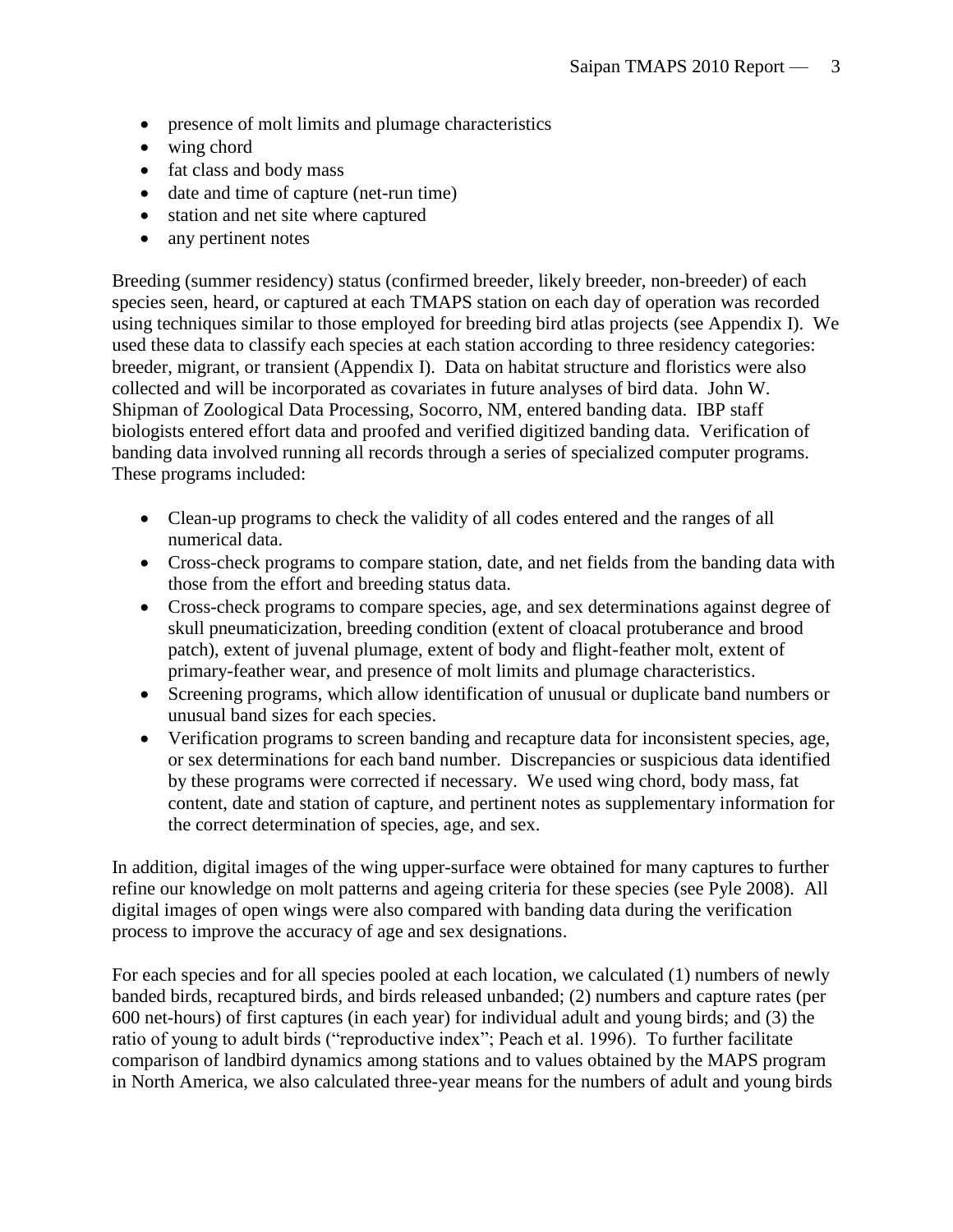captured per 600 net hours and the reproductive index for each individual species and for all species pooled at each of the six stations and for all six stations combined.

#### **RESULTS**

We recorded 2,015 captures of 14 species of birds during the extended 2010 TMAPS season on Saipan (Table 2). Of these, 1,318 (65.4%) were of newly banded birds, 671 (33.3%) were of recaptures, and 26 (1.3%) were of birds released unbanded (primarily due to escape before processing). The most commonly captured species was Rufous Fantail (see Appendix I for scientific names), of which 1,055 captures were recorded, representing 52.4% of all captures. This was followed by Bridled White-eye (381 captures), Golden White-eye (288), Micronesian Honeyeater (129), Collared Kingfisher (58), Orange-cheeked Waxbill (30), White-throated Ground-Dove (18), Micronesian Starling (17), Nightingale Reed-Warbler (11), Philippine Turtle-Dove (9), Eurasian Tree Sparrow (6), Mariana Fruit Dove (5), Red Junglefowl (4), and Yellow Bittern (3). Most of these species are endemic or indigenous to Saipan, whereas the waxbill, turtle-dove, sparrow, and junglefowl are non-native. Nine additional species were recorded at stations but not captured (Appendix I), primarily consisting of waterbirds but also including the indigenous Micronesian Megapode and Mariana Swiftlet.

Among the six stations (Table 3) the greatest number of captures in 2010 occurred at the Laderan Tangke station (542 captures), followed by Obyan (510), Bird Island Conservation Area (496), Mount Tapochau (195), Kingfisher (150), and Sabana Talofofo (122). Species richness was highest at Bird Island, Laderan, and Talofofo (12 species each) and lowest at Obyan (9 species). In order to standardize the number of captures with respect to variation in mist-netting effort (see Table 1), we present capture rates (per 600 net-hours) of individual adult and young birds, as well as the reproductive index (young captured per adult), for each species and for all species pooled at each station (Table 4). These capture indices suggest that the total adult population size in 2010 was greatest at Laderan (120.9 adults/600 net hours), followed by Bird Island (109.5), Obyan (89.0), Tapochau (60.6), Kingfisher (51.1), and Talofofo (47.3).

Compared with 2009 all six stations showed much lower capture rates, varying from a 33.3% lower capture rate at Talofofo to a 59.9% lower capture rate at Obyan. The capture rate of adults at the six stations combined was 83.2 per 600 net hours (Table 2), down 54.0% from the 180.7 per 600 net-hours recorded in 2009.

The most abundant indigenous breeding landbird at the six Saipan TMAPS stations in 2010, as determined by adult capture rate, was Rufous Fantail (38.0 per 600 net-hours), followed in descending order by Bridled White-eye (18.0), Golden White-eye (11.3), Micronesian Honeyeater (5.7), Collared Kingfisher (3.8), Micronesian Starling (1.1), White-throated Ground-Dove (1.0), Nightingale Reed-Warbler (0.7), and Marianas Fruit-Dove (0.4). The capture rate of Mariana Fruit-Dove was the same as it was in 2009 whereas all other rates were lower, by amounts ranging from 17.4% lower in Collared Kingfisher and 49.6% lower in Bridled Whiteeye to 59.1% lower in Rufous Fantail and 81.3% lower in White-throated Ground-Dove.

Captures of young of all species pooled (Table 4) showed a somewhat different order to captures of adults, being highest at Obyan (82.1 young/600 net hours), followed by Laderan (63.5), Bird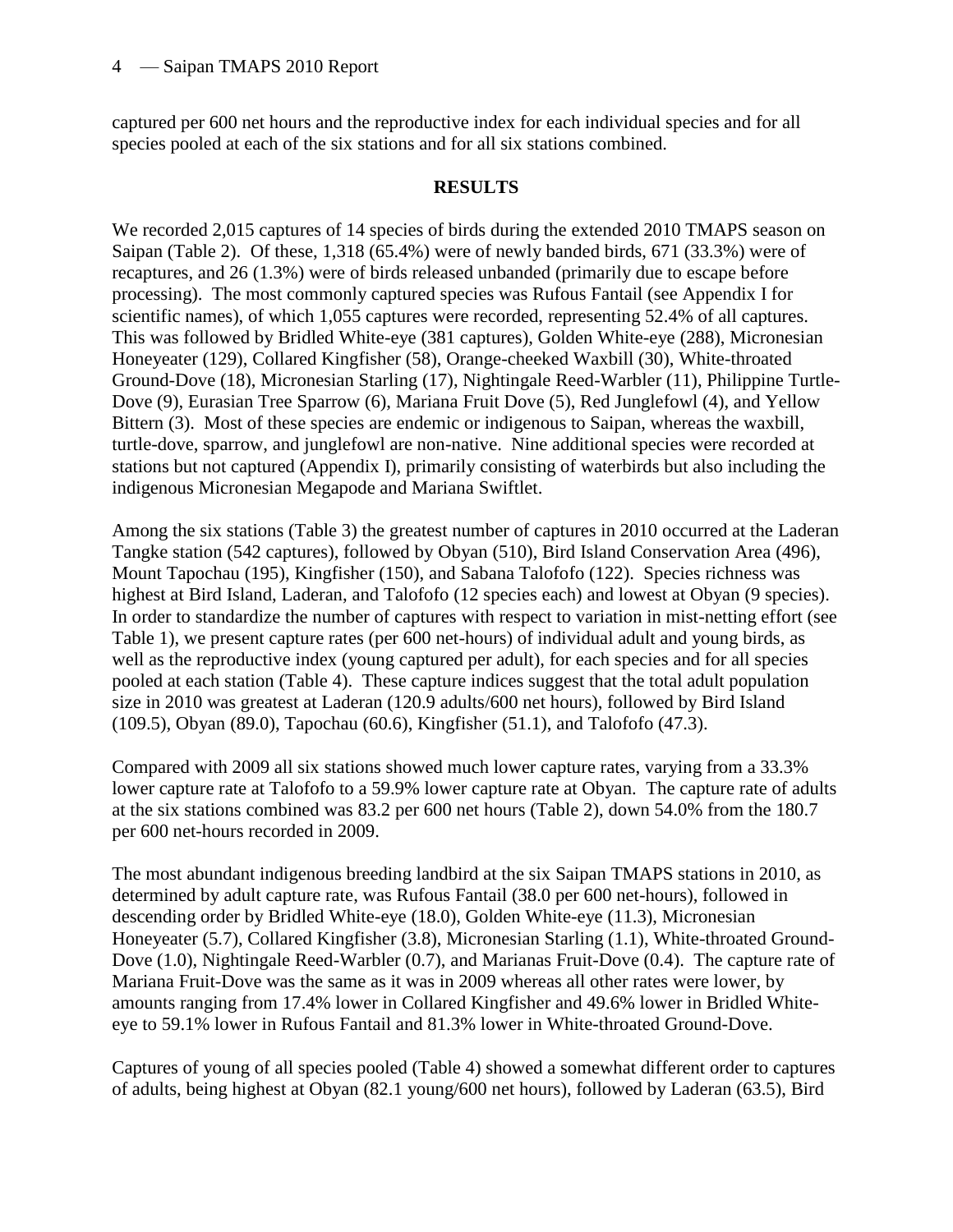Island (55.0), Tapochau (29.5), Kingfisher (15.1), and Talofofo (7.6). The reproductive index in 2010, as determined by the number of young per adult, was 0.54 when all six stations were combined (Table 2), up substantially (by 600%) from the 0.09 recorded in 2009. The reproductive index was highest at Obyan (0.44), followed by Tapochau (0.38), Bird Island (0.35), Laderan (0.31), Kingfisher (0.25), and Talofofo (0.13). Reproductive Index was higher at all six stations, by 1,466% at Obyan, followed by Tapochau (422%), Laderan (388%), Kingfisher (313%), Bird Island (250%), and Talofofo (11%).

Mean numbers of individual adults (an index of adult population size) and young captured per 600 net-hours, and productivity (reproductive index), averaged over the three-year period 2008- 2010, are presented in Table 5 for each station and for all six stations combined. Values for all species pooled indicate that the largest breeding populations (adult captures) occurred at Laderan, followed by Bird Island, Obyan, Tapachou, Kingfisher, and Talafofo. This order has remained consistent during all three years. Productivity over the two years was highest at Obyan, followed by Tapachou, Bird Island, Laderan, Kingfisher, and Talafofo. In contrast to adult captures, the order of the averaged productivity values differed substantially between years. The highest capture rates during 2008-2010 for each of the indigenous landbird species were: Rufous Fantail (86.8 adults per 600 net hours overall and the highest rate at Laderan), Bridled White-eye (41.2 and Obyan), Golden White-eye (35.6 and Bird Island), Micronesian Honeyeater (14.4 and Talofofo), Collared Kingfisher (9.0 and Laderan), White-throated Ground-Dove (3.6 and Kingfisher), Micronesian Starling (2.6 and Talofofo), Nightingale Reed-Warbler (1.5 and Bird Island), and Mariana Fruit-Dove (0.7 and Tapochau). That all six stations have the highest capture-rates for at least one indigenous species indicates that the stations are well-placed to sample the landbirds of Saipan. For all six stations combined, the three-year capture rate was 200.3 adults per 600 net-hours and the reproductive index over the three years was 0.33 young/adults.

#### **DISCUSSION**

The first three field seasons of the Tropical Monitoring Avian Productivity and Survivorship (TMAPS) program on Saipan have been highly successful. Specifically, we have (1) established six monitoring stations, representing a range of terrestrial habitats typical of the region, across the length of the island; (2) met mist-netting effort goals for all stations in both years of station operation; and (3) registered over 4,000 captures of birds over the 3-year period. These first two field seasons have also enabled us to collect extensive data on molt, plumage, breeding condition, skull pneumaticization, and morphometrics; and have provided a foundation for developing criteria for determining age and sex in these birds (Pyle et al. 2008, Radley et al. in press). Additional publications based on TMAPS data on molt patterns of specific landbirds in Saipan are planned.

The 2010 season was marked by much lower capture rates of adults but much higher productivity rates (young/adult) than were recorded in 2008 and 2009. This could pertain to several factors, including especially the very dry 2010 spring and summer seasons that apparently resulted in much lower capture rates in comparison with the wetter 2008 and 2009 seasons, apparently successful reproductive success despite the dry season, a bias in the data due to the extended effort, and other landbird population dynamics. At MAPS seasons we often see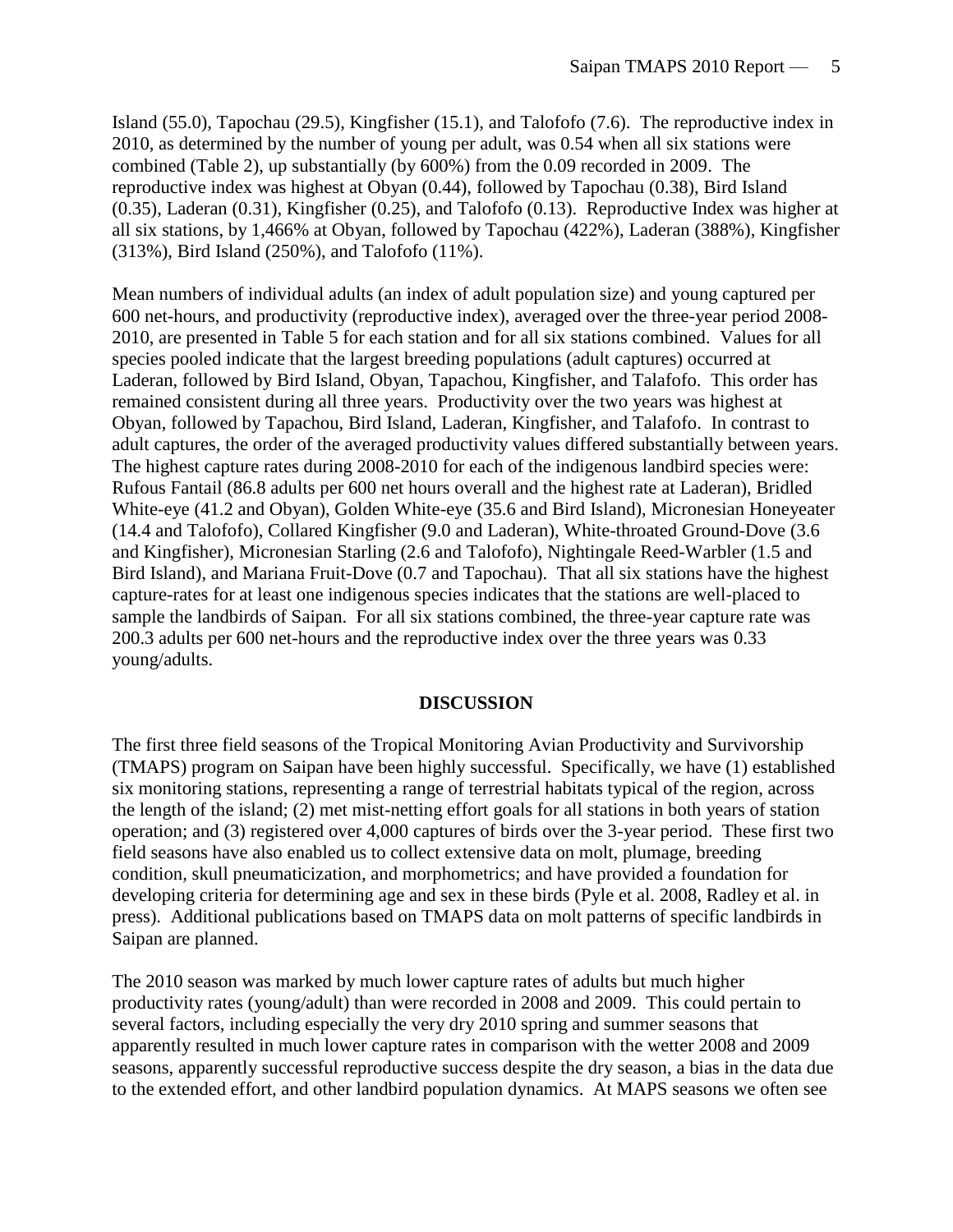an alternating pattern of high and low adult population sizes coupled with low and high reproductive rates, respectively, and suspect that this relates to density-dependent effects on breeding success and lower success by first-time breeders after high recruitment. It will be interesting to see if such dynamics are occurring on Saipan, and a thorough analysis of this and other aspects of landbird breeding success and survival will be undertaken in 2011.

Given the dearth of data on Micronesian landbirds (Rodda et al. 1998, Mosher and Fancy 2002, Sachtleben et al. 2006, Camp et al. 2009), establishment of the TMAPS program on Saipan represents a significant advance in improving our understanding of this insular avifauna. The need for continued data collection and analysis is pressing given the many threats to the persistence of these populations such as those associated with habitat loss the potential introduction of brown treesnake *Boiga irregularis* (Rodda et al. 1998; Camp et al. 2009), and the general vulnerability of insular endemic landbird taxa. Continuation of the current sampling protocol including a full, year-round season in 2011 will yield critical data on the survival, recruitment, and population growth rates of several indigenous species or subspecies, such as Golden White-eye, Rufous Fantail, and Bridled White-eye, and will allow us to more fully understand breeding and molt seasonality and interactions. We look forward to continuing this important work in the coming years.

## **ACKNOWLEDGMENTS**

We thank the U.S. Fish and Wildlife Service for providing funding to the CNMI Division of Fish and Wildlife through both the State Wildlife and Pittman-Robertson Wildlife Restoration Grants. Laura Williams, formerly of CNMI DFW, assisted in securing these funds. Field data from 2008 were collected by IBP biologist interns James Bradley and Christina Carter, data from 2009 were collected by Anne Lindsey Crary and James Junda, and data from 2010 were collected by Crary, Nathan Banfield, Caroline Poli, Lauren Helton, and Daniel Webb. Daniel Lamar and Leno Olopai assisted us in gaining access to lands adjacent to their properties for the purpose of data collection. IBP Staff biologist Ron Taylor helped recruit and train the field crews, provided office support during the field season, and assisted with data entry and verification. This is Contribution No. 404 of The Institute for Bird Populations.

## **LITERATURE CITED**

- Baker, R.H. 1951. The avifauna of Micronesia, its origin, evolution and distribution. University of Kansas Publications, Museum of Natural History 3:1-359.
- Bart, J. 2005. Monitoring the abundance of bird populations. Auk 122:15-25.
- BirdLife International. 2010. Species factsheet: *Cleptornis marchei*. Downloaded from [http://www.birdlife.org](http://www.birdlife.org/) on 14/12/2010.
- Camp, R. J., T. K. Pratt, A. P. Marshall, F. Amidon, and L. L. Williams. 2009. Recent status and trends of the land bird avifauna on Saipan, Mariana Islands, with emphasis on the endangered Nightingale Reed-warbler *Acrocephalus luscinia*. Bird Conservation International 19:323-337.
- Craig, R. J. 1996. Seasonal population surveys and natural history of a Micronesian bird community. Wilson Bulletin 108:246-267.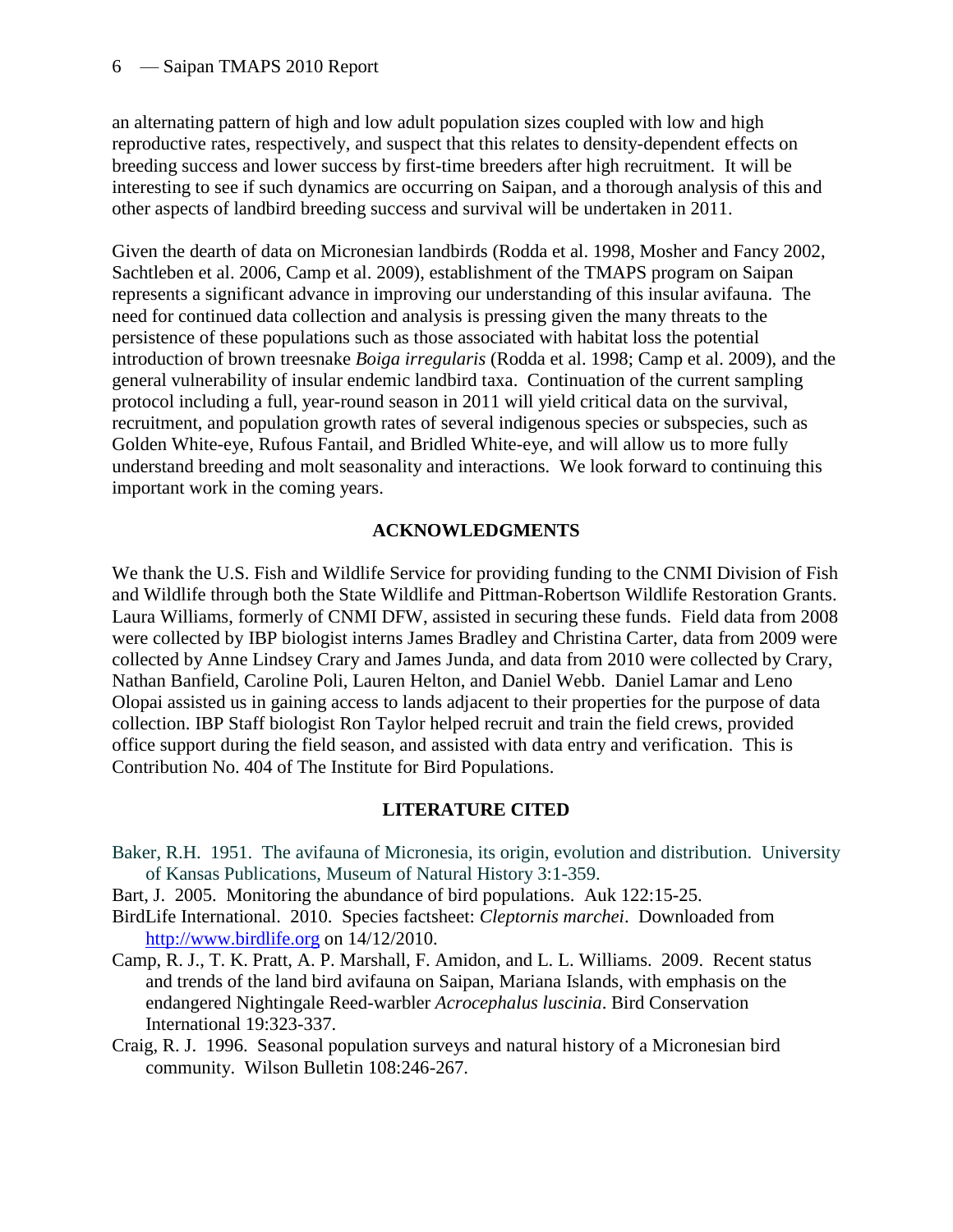- Craig, R. J., and K. G. Beal. 2001. Microhabitat partitioning among small passerines in a Pacific island bird community. Wilson Bulletin 113:317-326.
- DeSante, D. F. 1992. Monitoring Avian Productivity and Survivorship (MAPS): a sharp, rather than blunt, tool for monitoring and assessing landbird populations. Pages 511-521 *in* D. R. McCullough and R. H. Barrett, editors. Wildlife 2001: Populations. Elsevier Applied Science, London, UK.
- DeSante, D. F. and T. L. George. 1994. Population trends in the landbirds of western North America. Pages 173-190 *in* J. R. Jehl, Jr. and N. K. Johnson (eds.), A century of avifaunal change in North America, Studies in Avian Biology No 15, Cooper Ornithological Society.
- DeSante, D. F., and D. R. Kaschube. 2007. The Monitoring Avian Productivity and Survivorship (MAPS) Program 2002 and 2003 Report. Bird Populations 8:46-115.
- DeSante, D. F., and D. R. Kaschube. 2009. The Monitoring Avian Productivity and Survivorship (MAPS) Program 2004, 2005, and 2006 report. Bird Populations 9:86-169.
- DeSante, D.F., Burton, K.M., Velez, P., and Froehlich, D. 2010. MAPS Manual. The Institute for Bird Populations, Point Reyes Station, CA.
- DeSante, D. F., M. P. Nott, and D. R. Kaschube. 2005. Monitoring, modeling, and management: Why base avian monitoring on vital rates and how should it be done? Pages 795-804 *in* C. J. Ralph and T. D. Rich, editors. Bird Conservation Implementation and Integration in the Americas. U.S. Forest Service General Technical Report PSW-GTR-191.
- DeSante, D. F., M. P. Nott, and D. R. O'Grady. 2001. Identifying the proximate demographic cause(s) of population change by modeling spatial variation in productivity, survivorship, and population trends. Ardea 89:185-207.
- Green, R. E. 1999. Applications of large scale studies of demographic rates to bird conservation. Bird Study 46:S279-288.
- Gregory R.D., van Strien A.J., Vorisek P., Gmelig Meyling A.W., Noble D.G., Foppen R.P.B. and Gibbons D.W. 2005. Developing indicators for European birds. Philosophical Transactions of the Royal Society London B 360: 269-288.
- Holmes, R. T. 2007. Understanding population change in migratory songbirds: long-term and experimental studies of Neotropical migrants in breeding and wintering areas. Ibis 149:2- 13.
- Hutto, R. L. 1998. Using landbirds as an indicator species group. Pages 75-92 *in* J. M. Marzluff and R. Sallabanks, editors. Avian Conservation: Research and Management. Island Press, Washington, D.C., USA.
- Marshall, J.T. Jr. 1949. The endemic avifauna of Saipan, Tinian, Guam, and Palau. Condor 51:200-221.
- Morrison, M. J. 1986. Bird populations as indicators of environmental change. Current Ornithology 3:429-451.
- Mosher, S. M., and S. G. Fancy. 2002. Description of nests, eggs, and nestlings of the endangered Nightingale Reed-Warbler on Saipan, Micronesia. Wilson Bulletin 114:1-10.
- Noon, B. R. and J. R. Sauer. 1992. Population models for passerine birds: structure parameterization, and analysis. Pages 441-464 in D. C. McCullough and R. H. Barrett (eds.), Wildlife 2001: Populations. Elsevier Applied Science, London.
- Peach, W. J., S. R. Baillie, and S. T. Buckland. 2004. Current practices in the British Trust for Ornithology Constant Effort Sites scheme and comparisons with temporal changes in mistnet captures with changes in spot-mapping counts a the extensive scale. Studies in Avian Biology 29:46-56.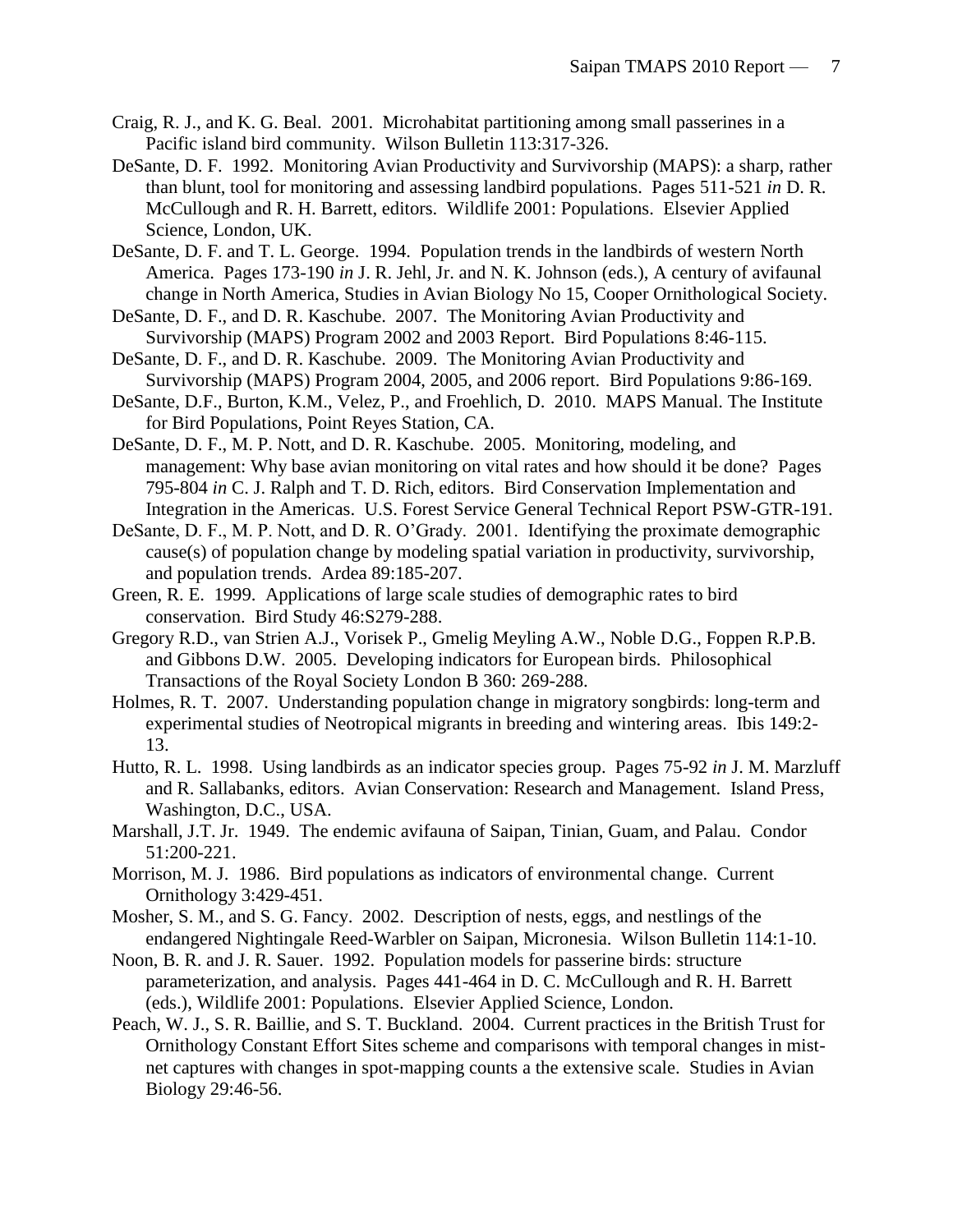- Peach, W. J., S. T. Buckland, and S. R. Baillie. 1996. The use of constant effort mist-netting to measure between-year changes in the abundance and productivity of common passerines. Bird Study 43:142-156.
- Peach, W. J., G. M. Siriwardena, and R. D. Gregory. 1999. Long-term changes in over-winter survival rates explain the decline of reed buntings *Emberiza schoeniclus* in Britain. Journal of Applied Ecology 36:798-811.
- Pyle, P., P. Radley, J. Bradley, and C. Carter. 2008. Manual for Ageing and Sexing Birds of Saipan, with notes on Breeding Seasonality. The Institute for Bird Populations, Point Reyes Station, CA.
- Pyle, P., J. F. Saracco, P. Radley, D. R. Kaschube, A. Lindsay Crary, and J. Junda. 2009. The Tropical Monitoring Avian Productivity and Survivorship (TMAPS) Program on Saipan, Commonwealth of the Northern Marianas Islands. The Institute for Bird Populations, Point Reyes Station, CA.
- Radley, P., A. L. Crary, J. Bradley, C. Carter, and P. Pyle. In press. Molt patterns, Biometrics, and age and gender classification of landbirds on Saipan, Northern Mariana Islands. Wilson Journal of Ornithology.
- Rodda, G. H., E. W. Campbell, and S. R. Derrickson. 1998. Avian conservation and research in the Mariana Islands, western Pacific Ocean. Pp. 367-381 *in* Avian conservation: research and management (J. M. Marzluff and R. Sallabanks, Eds.) Island Press, Washington, D.C.
- Sachtleben, T. 2005. Predation and nest success of forest birds in native and non-native habitat on Saipan, Mariana Islands. M.S. Thesis. Colorado State University.
- Sachtleben, T., J. L. Reidy, and J. A. Savidge. 2006. A description of the first Micronesian Honeyeater (Myzomela rubrata saffordi) nests found on Saipan, Mariana Islands. Wilson Journal of Ornithology 118:309-315.
- Saracco, J. F., D. F. DeSante, and D. R. Kaschube. 2008a. Assessing landbird monitoring programs and demographic causes of population trends. Journal of Wildlife Management. 72:1665-1673.
- Saracco, J.F., P. Radley, D. R. Kaschube, J. Bradley, C. Carter, and P. Pyle. 2008b. The Tropical Monitoring Avian Productivity and Survivorship (TMAPS) Program on Saipan, Commonwealth of the Northern Mariana Islands: 2008 report. The Institute for Bird Populations, Point Reyes Station, CA.
- Sauer, J. R., J. E. Hines, and J. Fallon. 2008. The North American Breeding Bird Survey, Results and Analysis 1966 - 2007. Version 5.15.2008. USGS Patuxent Wildlife Research Center, Laurel, MD.
- Temple, S. A., and J. A. Wiens. 1989. Bird populations and environmental changes: can birds be bio-indicators? American Birds 43:260-270.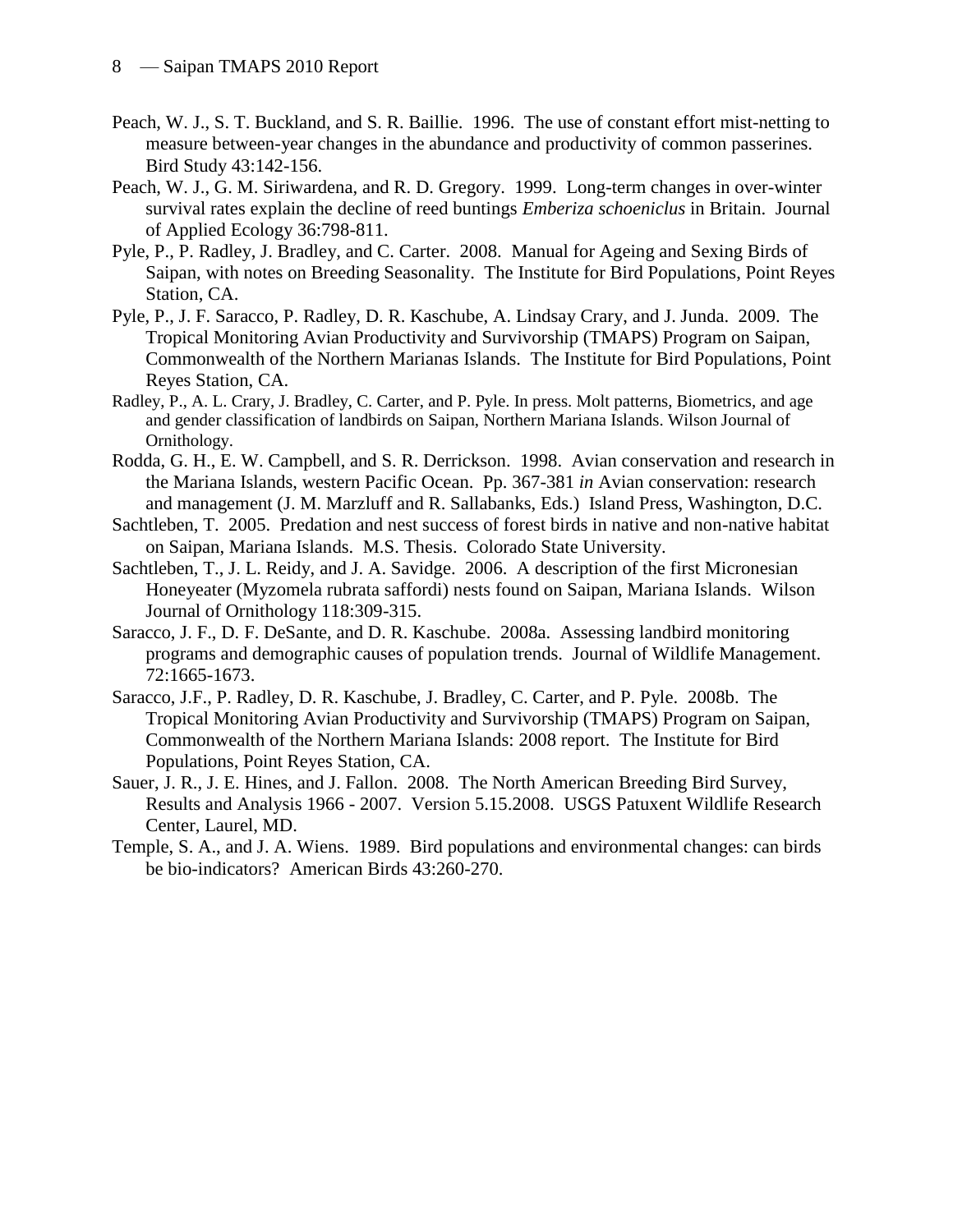|                                            |             |                                                                                         |                        |              |                           | 2010 operation |                 |
|--------------------------------------------|-------------|-----------------------------------------------------------------------------------------|------------------------|--------------|---------------------------|----------------|-----------------|
| Station                                    |             |                                                                                         |                        | Avg<br>Elev. | Total number              | No. of         | Inclusive       |
| Name                                       | Code        | Major Habitat Type                                                                      | Latitude-longitude     | (m)          | of net-hours <sup>1</sup> | periods        | dates           |
| <b>Bird Island</b><br>Conservation<br>Area | <b>BICA</b> | Lowland tropical<br>evergreen tangantangan<br>forest                                    | 15°15'45"N,145°48'50"E | 30           | 1407.7 (445.2)            | 24             | $02/28 - 10/07$ |
| Laderan Tangke                             | <b>LATA</b> | Lowland tropical<br>evergreen tangantangan<br>forest and lowland<br>tropical rainforest | 15°15'10"N,145°47'54"E | 207          | 1379.8 (403.8)            | 24             | $03/01 - 10/09$ |
| Sabana Talofofo                            | <b>SATA</b> | Tropical Casuarina<br>savannah with dense<br>swordgrass thicket                         | 15°13'07"N,145°45'44"E | 161          | 1102.8 (331.5)            | 24             | $02/24 - 10/06$ |
| Kingfisher                                 | <b>KIFI</b> | Lowland tropical broad-<br>leaf evergreen rainforest<br>with riparian zone              | 15°13'02"N,145°46'37"E | 23           | 1033.3 (356.0)            | 24             | $02/21 - 10/08$ |
| Mount Tapochau                             | <b>MTAP</b> | Submontane tropical<br>mixed broad-leaf<br>evergreen rainforest                         | 15°11'01"N,145°44'04"E | 274          | 1078.3 (335.2)            | 24             | $02/26 - 10/05$ |
| Obyan                                      | <b>OBYA</b> | Lowland tropical<br>evergreen tangantangan<br>forest                                    | 15°06'31"N,145°43'49"E | $\mathbf{1}$ | 1314.8 (390.5)            | 24             | $02/25 - 10/03$ |
| <b>ALL STATIONS</b>                        |             |                                                                                         |                        |              | 7316.8(2262.2)            | 24             | $02/21 - 10/09$ |

Table 1. Summary of the 2010 TMAPS program on the island of Saipan, Commonwealth of the Northern Marianas Islands (CNMI), Micronesia.

 $\frac{1}{1}$  Total net-hours in 2010. Net-hours in 2010 that could be compared in a constant-effort manner to 2009 are shown in parentheses.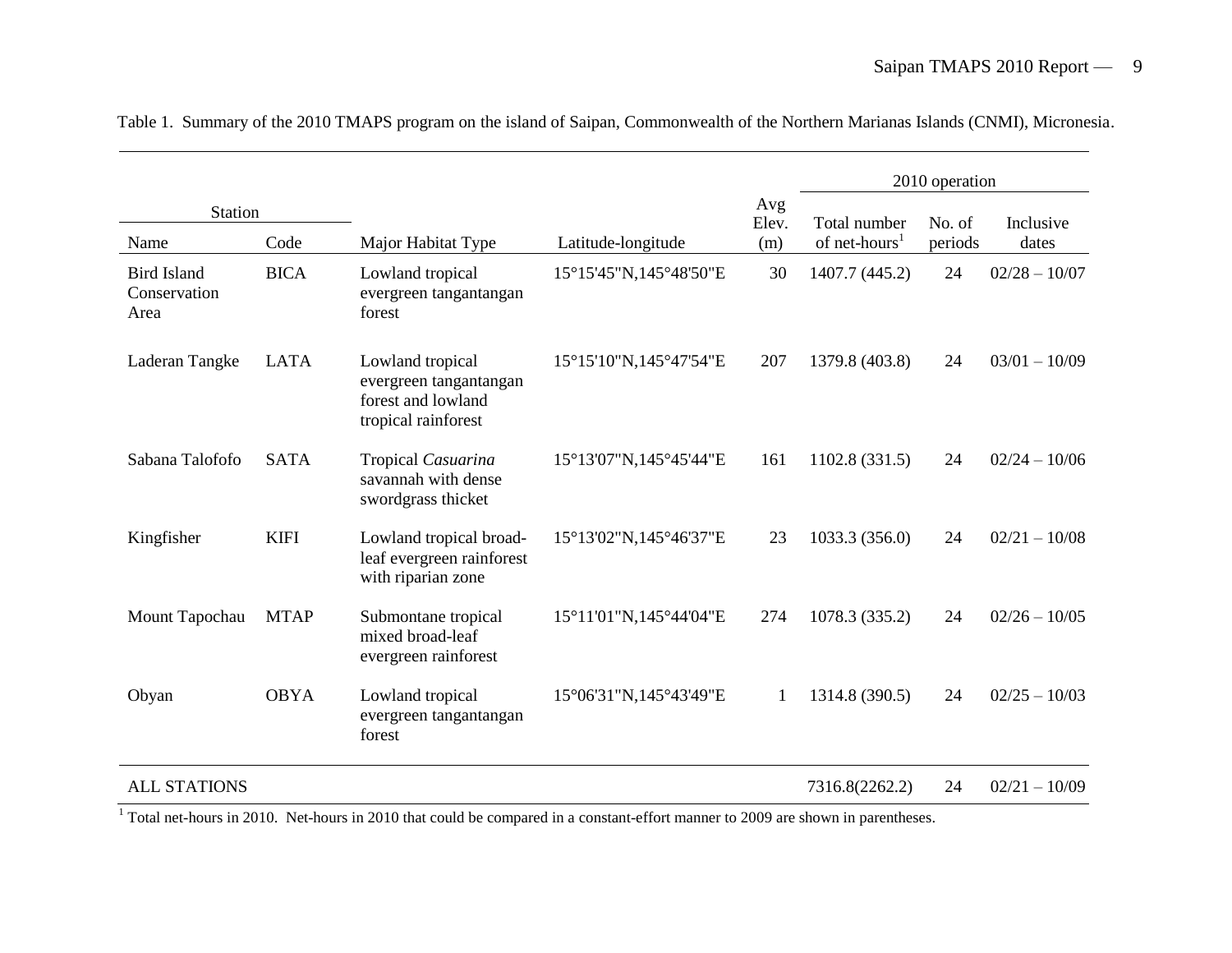|                                                              |                 | Birds captured  |                 |        | Birds/600 net-hours |                |
|--------------------------------------------------------------|-----------------|-----------------|-----------------|--------|---------------------|----------------|
| Species <sup>1</sup>                                         | Newly<br>banded | $Un-$<br>banded | Recap-<br>tured | Adults | Young               | Prop.<br>Young |
| Red Junglefowl                                               |                 | $\overline{4}$  |                 |        |                     |                |
| <b>Yellow Bittern</b>                                        | 3               |                 |                 | 0.0    | 0.2                 | und. $^{2}$    |
| Philippine Turtle-Dove                                       | 9               |                 |                 | 0.7    | 0.0                 | 0.00           |
| White-throated Ground-Dove                                   | 18              |                 |                 | 1.0    | 0.5                 | 0.50           |
| Mariana Fruit-Dove                                           | 5               |                 |                 | 0.4    | 0.0                 | 0.00           |
| Collared Kingfisher                                          | 31              |                 | 27              | 3.8    | 0.2                 | 0.06           |
| Micronesian Honeyeater                                       | 107             | $\overline{c}$  | 20              | 5.7    | 4.0                 | 0.70           |
| <b>Rufous Fantail</b>                                        | 556             | $\overline{7}$  | 492             | 38.0   | 20.6                | 0.54           |
| Nightingale Reed-Warbler                                     | 9               |                 | $\overline{2}$  | 0.7    | 0.2                 | 0.25           |
| <b>Bridled White-eye</b>                                     | 333             | 10              | 38              | 18.0   | 10.2                | 0.56           |
| Golden White-eye                                             | 194             | $\overline{2}$  | 92              | 11.3   | 8.4                 | 0.75           |
| Micronesian Starling                                         | 17              |                 |                 | 1.1    | 0.3                 | 0.31           |
| Orange-cheeked Waxbill                                       | 30              | $\mathbf{1}$    |                 | 2.0    | 0.1                 | 0.04           |
| Eurasian Tree Sparrow                                        | 6               |                 |                 | 0.4    | 0.1                 | 0.20           |
| <b>ALL SPECIES POOLED</b><br><b>Total Number of Captures</b> | 1318            | 26<br>2015      | 671             | 83.2   | 44.9                | 0.54           |
|                                                              |                 |                 |                 |        |                     |                |
| Number of Species                                            | 13              | 6               | 6               | 12     | 11                  |                |
| <b>Total Number of Species</b>                               |                 | 14              |                 |        | 13                  |                |

|  |  | Table 2. Summary of combined results for all six Saipan TMAPS stations operated in 2010. |  |
|--|--|------------------------------------------------------------------------------------------|--|
|  |  |                                                                                          |  |

 $<sup>1</sup>$  Scientific names given in Appendix.</sup>

<sup>2</sup> Reproductive index (young/adult) is undefined because no adults of this species were captured at this station in this year.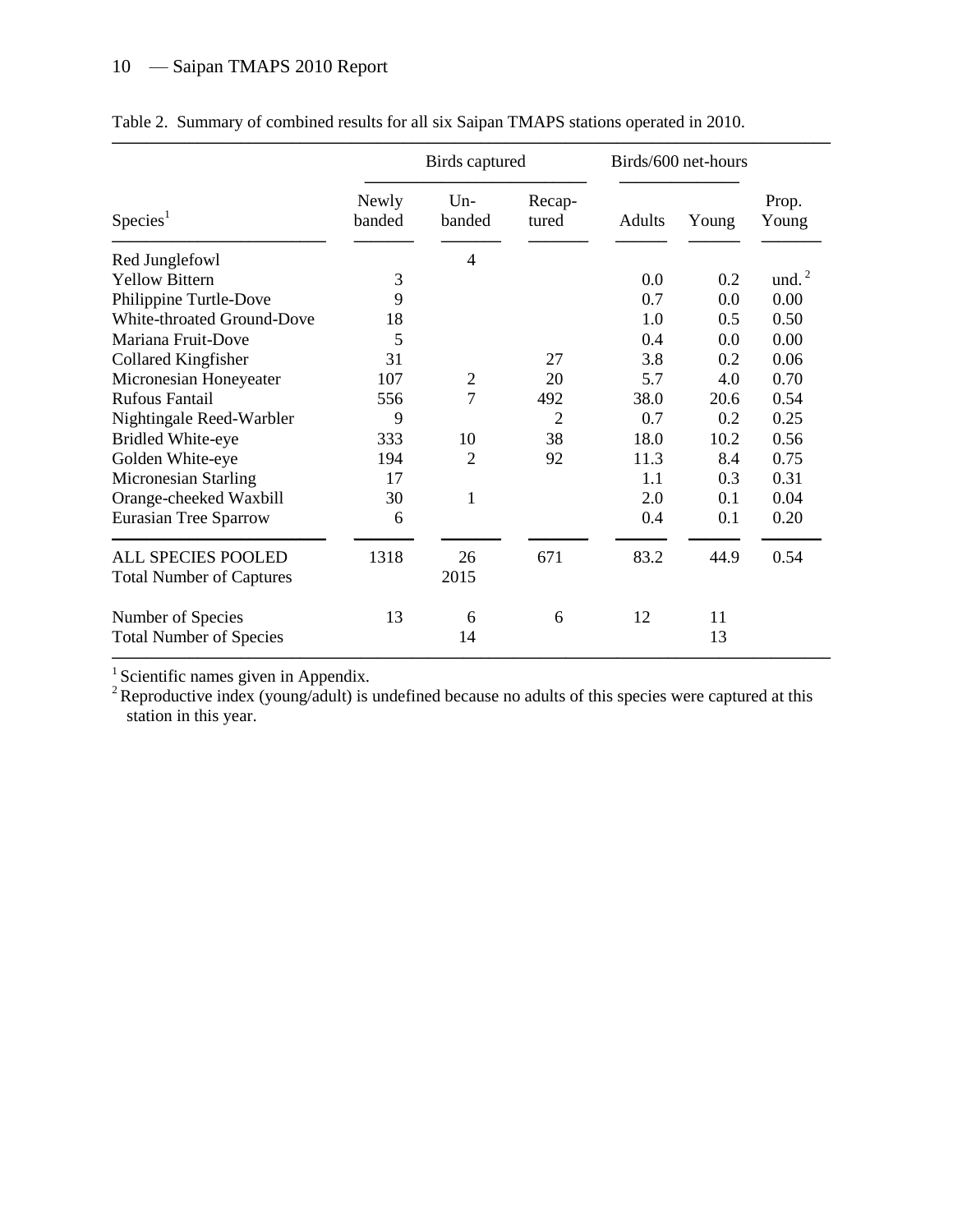|                                 |                | <b>Bird Island</b><br>Cons. Area |             |                | Laderan Tangke |                |    | Sabana Talofofo |                |                | Kingfisher     |             |             | Mount<br>Tapochau |                |     | Obyan       |                |
|---------------------------------|----------------|----------------------------------|-------------|----------------|----------------|----------------|----|-----------------|----------------|----------------|----------------|-------------|-------------|-------------------|----------------|-----|-------------|----------------|
| Species <sup>1</sup>            | N              | U                                | $\mathbf R$ | $\mathbf N$    | $\mathbf U$    | $\mathbf R$    | N  | $\mathbf U$     | $\mathbf R$    | N              | U              | $\mathbf R$ | $\mathbf N$ | $\mathbf U$       | $\mathbf R$    | N   | $\mathbf U$ | R              |
| Red Junglefowl                  |                |                                  |             |                |                |                |    |                 |                |                |                |             |             |                   |                |     |             |                |
| <b>Yellow Bittern</b>           |                |                                  |             |                |                |                |    |                 |                |                |                |             |             |                   |                |     |             |                |
| Philippine Turtle-Dove          | $\overline{2}$ |                                  |             |                |                |                |    |                 |                |                |                |             |             |                   |                |     |             |                |
| White-throated Ground-Dove      | $\overline{2}$ |                                  |             |                |                |                |    |                 |                |                |                |             |             |                   |                |     |             |                |
| Mariana Fruit-Dove              |                |                                  |             |                |                |                |    |                 |                |                |                |             |             |                   |                |     |             |                |
| Collared Kingfisher             | 5              |                                  |             | 9              |                | 15             |    |                 |                | 8              |                | 5           |             |                   |                | 3   |             |                |
| Micronesian Honeyeater          | 34             |                                  | 7           | 14             |                |                | 21 |                 | 10             | 10             |                |             | 14          |                   |                | 14  |             |                |
| Rufous Fantail                  | 114            |                                  | 120         | 143            |                | 151            |    |                 | 10             | 40             | $\overline{2}$ | 41          | 46          |                   | 33             | 206 | 4           | 137            |
| Nightingale Reed-Warbler        | 3              |                                  |             | $\overline{2}$ |                |                |    |                 | $\overline{2}$ |                |                |             |             |                   |                |     |             |                |
| <b>Bridled White-eye</b>        | 62             | $\overline{2}$                   | 12          | 111            | 3              | 7              | 21 |                 | 6              | 5              |                |             | 28          |                   | $\overline{2}$ | 106 | 3           | 11             |
| Golden White-eye                | 72             |                                  | 42          | 54             | 1              | 19             | 6  |                 | 4              | 16             |                | 10          | 40          |                   | 15             | 6   |             | $\overline{2}$ |
| <b>Micronesian Starling</b>     | 5              |                                  |             |                |                |                |    |                 |                | $\overline{2}$ |                |             | 3           |                   |                |     |             |                |
| Orange-cheeked Waxbill          | 5              |                                  |             | 3              |                |                | 15 |                 |                |                |                |             | 2           |                   |                | 5   |             |                |
| <b>Eurasian Tree Sparrow</b>    |                |                                  |             |                |                |                | 6  |                 |                |                |                |             |             |                   |                |     |             |                |
| ALL SPECIES POOLED              | 305            | 3                                | 188         | 345            | 5              | 192            | 88 | 2               | 32             | 88             | 5              | 57          | 142         | 3                 | 50             | 350 | 8           | 152            |
| <b>Total Number of Captures</b> |                | 496                              |             |                | 542            |                |    | 122             |                |                | 150            |             |             | 195               |                |     | 510         |                |
| Number of Species               | 11             | $\overline{2}$                   | 5           | 11             | 3              | $\overline{4}$ | 12 | 2               | 5              | 9              | 4              | 4           | 9           | 3                 | $\overline{3}$ | 9   | 3           | 4              |
| <b>Total Number of Species</b>  |                | 12                               |             |                | 12             |                |    | 12              |                |                | 10             |             |             | 10                |                |     | 9           |                |

Table 3. Capture summary for the six individual TMAPS stations operated on the island of Saipan, Commonwealth of the Northern Marianas Islands (CNMI), Micronesia, in 2010. N = Newly banded, U = Unbanded, R = Recaptures of banded birds.

 $1$  Scientific names given in Appendix.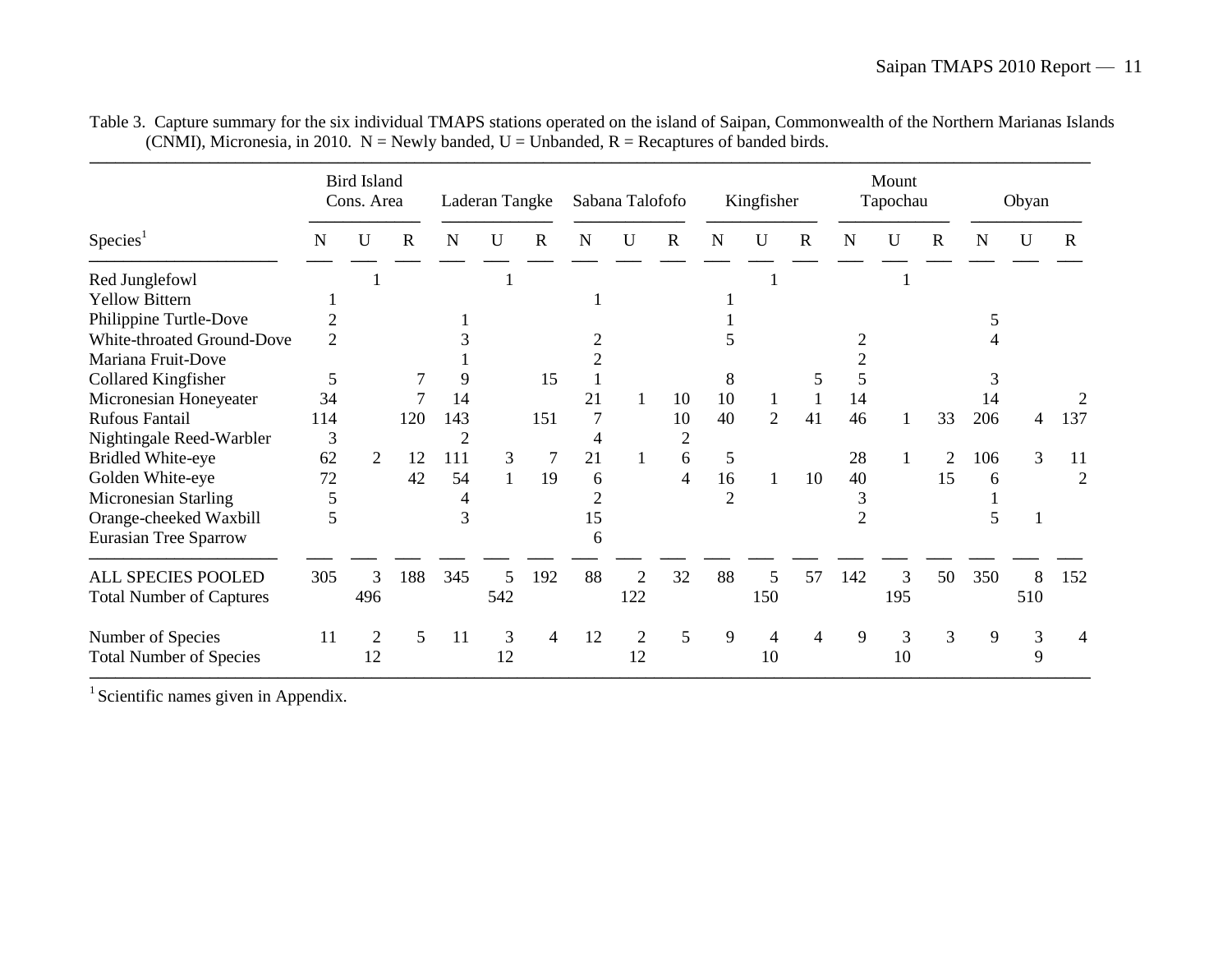|                                |       | Bird Island Cons.<br>Area |                   |       | Laderan Tangke |              |      | Sabana Talofofo |              |      | Kingfisher |                   |      | Mount Tapochau |              |      | Obyan |              |
|--------------------------------|-------|---------------------------|-------------------|-------|----------------|--------------|------|-----------------|--------------|------|------------|-------------------|------|----------------|--------------|------|-------|--------------|
| Species <sup>1</sup>           | Ad.   | Yg.                       | Prop.<br>Yg.      | Ad.   | Yg.            | Prop.<br>Yg. | Ad.  | Yg.             | Prop.<br>Yg. | Ad.  | Yg.        | Prop.<br>Yg.      | Ad.  | Yg.            | Prop.<br>Yg. | Ad.  | Yg.   | Prop.<br>Yg. |
| <b>Yellow Bittern</b>          | 0.0   | 0.4                       | und. <sup>2</sup> |       |                |              | 0.0  | 0.5             | und. $^{2}$  | 0.0  | 0.6        | und. <sup>2</sup> |      |                |              |      |       |              |
| Philippine Turtle-Dove         | 0.9   | 0.0                       | 0.00              | 0.4   | 0.0            | 0.00         |      |                 |              | 0.6  | 0.0        | 0.00              |      |                |              | 2.3  | 0.0   | 0.00         |
| White-throated Ground-Dove     | 0.9   | 0.0                       | 0.00              | 0.4   | 0.9            | 2.00         | 1.1  | 0.0             | 0.00         | 1.7  | 1.2        | 0.67              | 0.6  | 0.6            | 1.00         | 1.4  | 0.5   | 0.33         |
| Mariana Fruit-Dove             |       |                           |                   | 0.4   | 0.0            | 0.00         | 1.1  | 0.0             | 0.00         |      |            |                   | 1.1  | 0.0            | 0.00         |      |       |              |
| Collared Kingfisher            | 3.8   | 0.9                       | 0.22              | 7.0   | 0.0            | 0.00         | 0.5  | 0.0             | 0.00         | 7.0  | 0.6        | 0.08              | 2.8  | 0.0            | 0.00         | 1.4  | 0.0   | 0.00         |
| Micronesian Honeyeater         | 9.4   | 7.2                       | 0.77              | 3.9   | 2.2            | 0.56         | 11.4 | 2.7             | 0.24         | 2.9  | 3.5        | 1.20              | 5.6  | 2.2            | 0.40         | 1.4  | 5.5   | 4.00         |
| <b>Rufous Fantail</b>          | 44.3  | 23.0                      | 0.52              | 61.7  | 27.4           | 0.44         | 5.4  | 1.1             | 0.20         | 27.9 | 4.6        | 0.17              | 18.4 | 13.4           | 0.73         | 58.0 | 46.1  | 0.79         |
| Nightingale Reed-Warbler       | 0.9   | 0.4                       | 0.50              | 0.9   | 0.0            | 0.00         | 2.2  | 0.5             | 0.25         |      |            |                   |      |                |              |      |       |              |
| <b>Bridled White-eye</b>       | 22.2  | 5.5                       | 0.25              | 31.3  | 17.8           | 0.57         | 12.0 | 1.6             | 0.14         | 2.9  | 0.0        | 0.00              | 11.7 | 3.9            | 0.33         | 21.9 | 27.4  | 1.25         |
| Golden White-eye               | 23.4  | 17.0                      | 0.73              | 13.0  | 14.4           | 1.10         | 3.8  | 0.5             | 0.14         | 7.5  | 4.1        | 0.54              | 17.8 | 9.5            | 0.53         | 0.5  | 2.3   | 5.00         |
| Micronesian Starling           | 1.7   | 0.4                       | 0.25              | 0.9   | 0.9            | 1.00         | 1.1  | 0.0             | 0.00         | 0.6  | 0.6        | 1.00              | 1.7  | 0.0            | 0.00         | 0.5  | 0.0   | 0.00         |
| Orange-cheeked Waxbill         | 2.1   | 0.0                       | 0.00              | 0.9   | 0.0            | 0.00         | 6.0  | 0.0             | 0.00         |      |            |                   | 1.1  | 0.0            | 0.00         | 1.8  | 0.5   | 0.25         |
| <b>Eurasian Tree Sparrow</b>   |       |                           |                   |       |                |              | 2.7  | 0.5             | 0.20         |      |            |                   |      |                |              |      |       |              |
| ALL SPECIES POOLED             | 109.5 | 55.0                      | 0.50              | 120.9 | 63.5           | 0.53         | 47.3 | 7.6             | 0.16         | 51.1 | 15.1       | 0.30              | 60.6 | 29.5           | 0.49         | 89.0 | 82.1  | 0.92         |
| Number of Species              | 10    | 8                         |                   | 11    | 6              |              | 11   | 7               |              | 8    | 7          |                   | 9    | 5              |              | 9    | 6     |              |
| <b>Total Number of Species</b> |       | 11                        |                   |       | 11             |              |      | 12              |              |      | 9          |                   |      | 9              |              |      | 9     |              |

Table 4. Numbers of aged individual birds captured per 600 net-hours and proportion of young in the catch at the six individual TMAPS stations operated on the island of Saipan, Commonwealth of the Northern Marianas Islands (CNMI), Micronesia, in 2010.

 $<sup>1</sup>$  Scientific names given in Appendix.</sup>

<sup>2</sup> Reproductive index (young/adult) is undefined because no adults of this species were captured at this station in this year.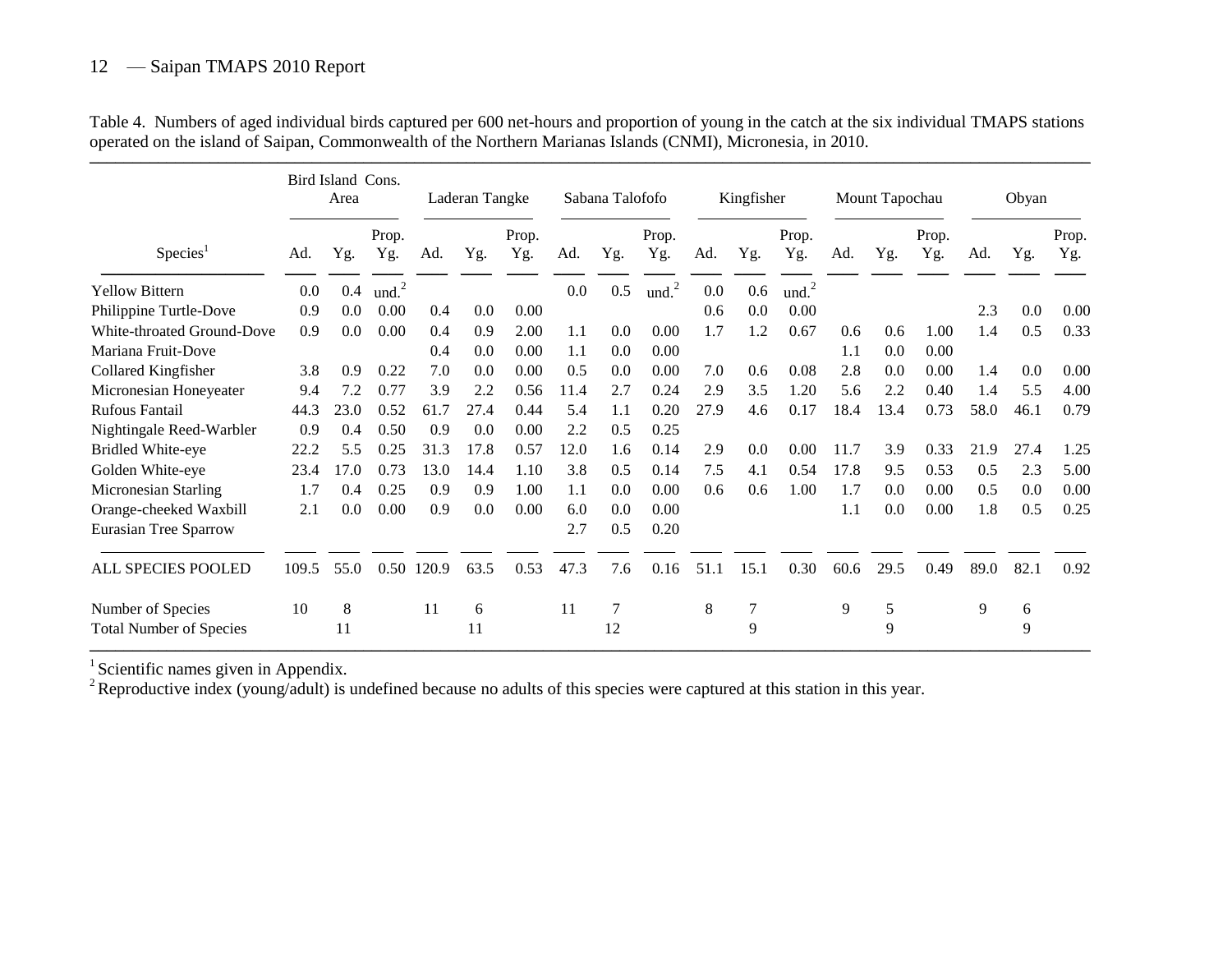|                                |       | Bird Island Cons.<br>Area |               |       | Laderan Tangke |               |      | Sabana Talofofo |               |       | Kingfisher |               |       | Mount Tapochau |               |            | Obyan |               |       | All stations pooled |                      |
|--------------------------------|-------|---------------------------|---------------|-------|----------------|---------------|------|-----------------|---------------|-------|------------|---------------|-------|----------------|---------------|------------|-------|---------------|-------|---------------------|----------------------|
| Species                        | Ad.   | Yg.                       | Repr.<br>Ind. | Ad.   | Yg.            | Repr.<br>Ind. | Ad.  | Yg.             | Repr.<br>Ind. | Ad.   | Yg.        | Repr.<br>Ind. | Ad.   | Yg.            | Repr.<br>Ind. | Ad.        | Yg.   | Repr.<br>Ind. | Ad.   | Yg.                 | Repr.<br>Ind. $^{2}$ |
| <b>Yellow Bittern</b>          | 0.0   | 0.3                       | 0.00          |       |                |               | 0.0  | 0.4             | 0.00          | 0.0   | 0.4        | 0.00          |       |                |               |            |       |               | 0.0   | 0.2                 | 0.00                 |
| Philippine Turtle-Dove         | 1.1   | $0.0\,$                   | 0.00          | 2.3   | 0.0            | 0.00          |      |                 |               | 1.0   | 0.0        | 0.00          | 0.6   | 0.0            | 0.00          | 2.4        | 0.0   | 0.00          | 1.3   | 0.0                 | 0.00                 |
| White-thrtd. Grd. Dove         | 6.3   | 1.3                       | 0.20          | 1.8   | 0.7            | 0.67          | 1.5  | 0.0             | 0.00          | 9.3   | 0.9        | 0.22          | 1.0   | 0.4            | 0.50          | 1.6        | 0.8   | 0.67          | 3.6   | 0.7                 | 0.29                 |
| Mariana Fruit-Dove             | 0.4   | 0.0                       | 0.00          | 0.8   | 0.0            | 0.00          | 2.1  | 0.0             | 0.00          |       |            |               | 0.9   | 0.0            | 0.00          |            |       |               | 0.7   | 0.0                 | 0.00                 |
| Collared Kingfisher            | 11.3  | 1.6                       | 0.30          | 17.6  | 1.5            | 0.08          | 0.4  | 0.0             | 0.00          | 14.5  | 1.0        | 0.09          | 5.6   | 0.0            | 0.00          | 3.0        | 0.9   | 0.22          | 9.0   | 0.9                 | 0.12                 |
| Micronesian Honeyeater         | 23.6  | 6.7                       | 0.29          | 8.9   | 2.2            | 0.24          | 29.6 | 4.6             | 0.14          | 8.9   | 3.2        | 0.43          | 13.3  | 3.5            | 0.35          | 3.0        | 5.6   | 1.67          | 14.4  | 4.3                 | 0.31                 |
| <b>Rufous Fantail</b>          | 102.9 | 54.0                      | 0.83          | 151.7 | 49.4           | 0.42          | 14.5 | 2.1             | 0.15          | 48.4  | 17.5       | 0.68          | 41.3  | 29.6           | 0.91          | 132.5      | 53.8  | 0.43          | 86.8  | 36.3                | 0.54                 |
| Nightingale Reed-Warb.         | 2.9   | 0.3                       | 0.25          | 2.1   | 0.5            | 0.33          | 3.5  | 1.0             | 0.42          |       |            |               | 0.5   | 0.0            | 0.00          |            |       |               | 1.5   | 0.3                 | 0.17                 |
| <b>Bridled White-eye</b>       | 45.1  | 7.9                       | 0.16          | 67.2  | 16.5           | 0.23          | 18.6 | 3.7             | 0.27          | 5.6   | 0.0        | 0.00          | 28.9  | 8.0            | 0.29          | 67.5       | 28.7  | 0.51          | 41.2  | 11.3                | 0.27                 |
| Golden White-eye               | 76.9  | 20.2                      | 0.33          | 39.4  | 15.6           | 0.51          | 6.7  | 0.4             | 0.05          | 29.5  | 3.6        | 0.20          | 46.0  | 10.5           | 0.24          | 7.5        | 2.4   | 1.72          | 35.6  | 9.4                 | 0.33                 |
| Micronesian Starling           | 3.1   | 0.3                       | 0.08          | 2.1   | 0.7            | 0.33          | 5.0  | 0.0             | 0.00          | 2.8   | 1.5        | 0.67          | 2.4   | 0.0            | 0.00          | 0.8        | 0.0   | 0.00          | 2.6   | 0.4                 | 0.16                 |
| Orange-cheeked Waxbill         | 1.7   | 0.0 <sub>1</sub>          | 0.00          | 1.2   | 0.0            | 0.00          | 8.3  | 0.0             | 0.00          |       |            |               | 0.9   | 0.0            | 0.00          | 4.8        | 0.4   | 0.13          | 2.8   | 0.1                 | 0.01                 |
| <b>Eurasian Tree Sparrow</b>   |       |                           |               |       |                |               | 5.7  | 0.4             | 0.10          |       |            |               |       |                |               |            |       |               | 0.8   | 0.1                 | 0.10                 |
| <b>ALL SPECIES</b><br>POOLED   | 275.3 | 92.7                      | 0.35          | 295.3 | 87.0           | 0.31          | 95.9 | 12.7            | 0.13          | 120.0 | 28.2       | 0.25          | 141.3 | 52.1           |               | 0.38 223.2 | 92.6  | 0.44          | 200.3 | 64.0                | 0.33                 |
| Number of Species              | 11    | 9                         |               | 11    | 8              |               | 11   | 7               |               | 8     | 7          |               | 11    | 5              |               | 9          | 7     |               | 12    | 11                  |                      |
| <b>Total Number of Species</b> |       | 12                        |               |       | 11             |               |      | 12              |               |       | 9          |               |       | 11             |               |            | 9     |               |       | 13                  |                      |

Table 5. Mean numbers of aged individual birds captured per 600 net-hours and reproductive index at the six individual MAPS stations operated the island of Saipan, Commonwealth of the Northern Marianas Islands (CNMI), Micronesia, averaged over the three years, 2008-2010.

––––––––––––––––––––––––––––––––––––––––––––––––––––––––––––––––––––––––––––––––––––––––––––––––––––––––––––––––––––––––––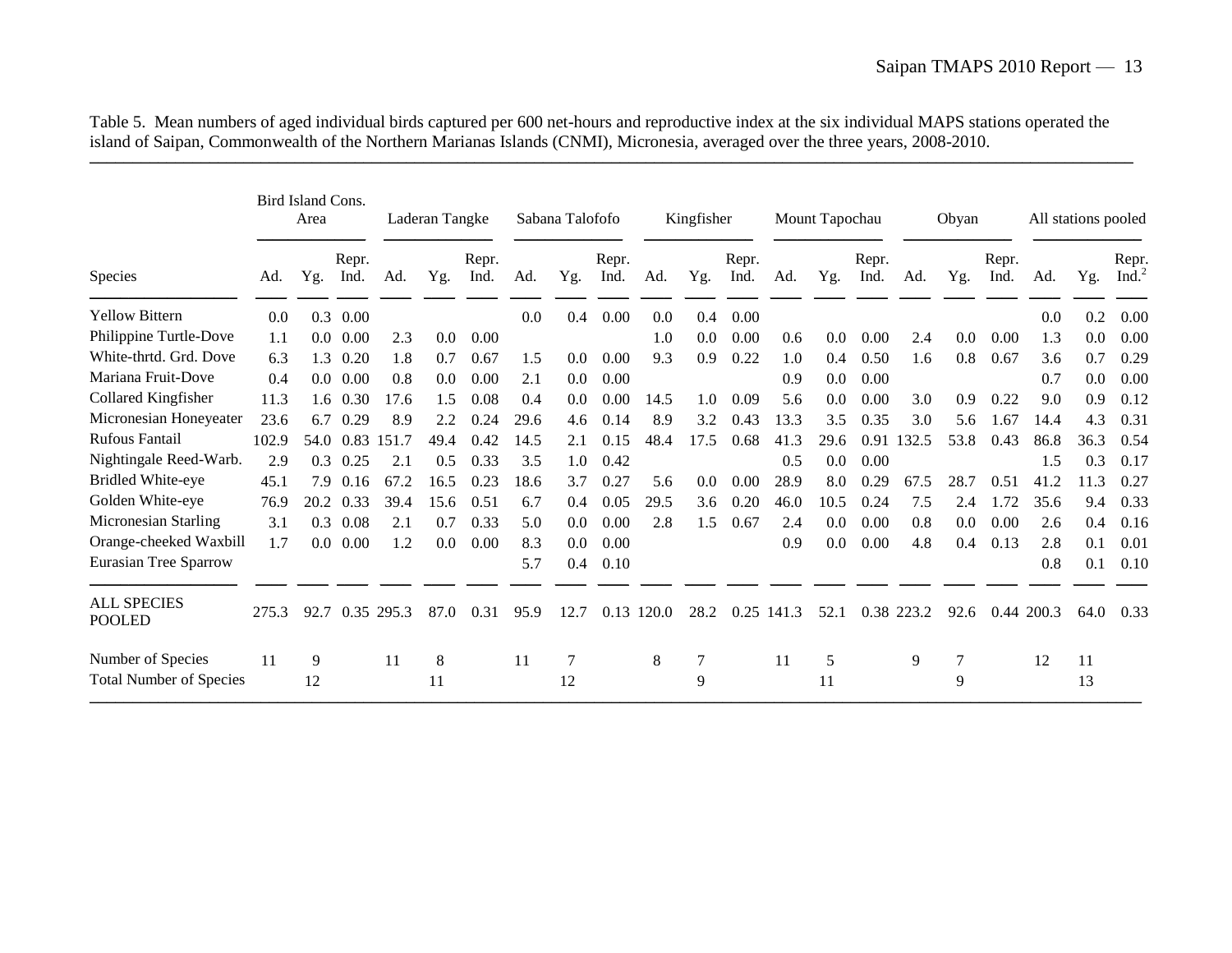**Figure 1**. Locations of the six Tropical Monitoring Avian Productivity and Survivorship (TMAPS) stations operated during 2008-2010 on Saipan, Commonwealth of the Northern Mariana Islands, and distribution of land cover classes on the island. Station codes are listed in Table 1. Land cover data were obtained from the US Forest Service (for detail on methodology, see: http://www.fs.fed.us/r5/spf/fhp/fhm/landcover/islands/CNMI\_Report.pdf).

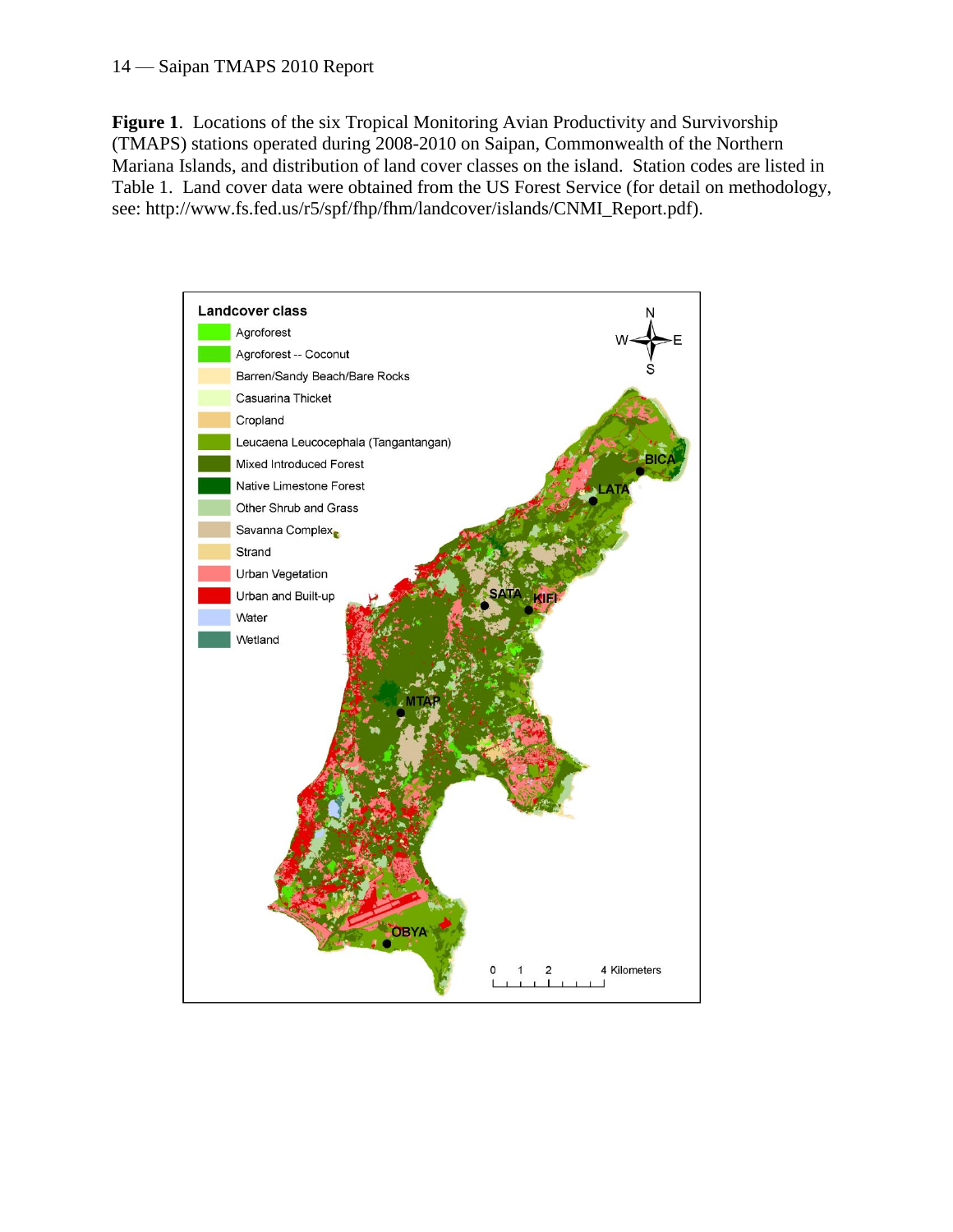Appendix I. Numerical listing (in AOU checklist order) of species sequence numbers, species alpha codes, and species names for birds banded or encountered during the first two years (2008-2010) of the TMAPS Program at the six stations on Saipan, Commonwealth of the Northern Marianas Islands (CNMI), Micronesia.

Cumulative breeding status for all years in which each station was operated are also included ( $B = Regular Breeder (all years)$ ;  $U = Usual Breeder$ ( $>1/2$ , not all, years); O = Occasional Breeder ( $<1/2$  years); T = Transient; M = Migrant; ? = Uncertain Species ID

| <b>NUMB</b> | <b>SPEC</b> | <b>SPECIES COMMON NAME</b> | <b>GENUS SPECIES</b>     | <b>Bird Island Cons</b><br>Area<br>(BICA) | (LATA)<br>Laderan<br>Tangke | Sabana<br>(SATA)<br>Talofofo | <b>KIFI)</b><br>Kingfisher | Mount Tapochau<br>(ATAP) | nevdO<br>VX3O  |
|-------------|-------------|----------------------------|--------------------------|-------------------------------------------|-----------------------------|------------------------------|----------------------------|--------------------------|----------------|
|             |             |                            |                          |                                           |                             |                              |                            |                          |                |
| 99054       | <b>MIME</b> | Micronesian Megapode       | Megapodius laperouse     | T                                         |                             |                              |                            | $\mathbf T$              |                |
| 02900       | <b>REJU</b> | Red Junglefowl             | Gallus gallus            | U                                         | U                           | $\mathbf{O}$                 | U                          | U                        | $\mathbf{U}$   |
| 00730       | <b>WTTR</b> | White-tailed Tropicbird    | Phaethon lepturus        | T                                         | T                           | $\mathbf T$                  | T                          | T                        |                |
| 00750       | <b>RTTR</b> | Red-tailed Tropicbird      | Phaethon rubricauda      |                                           | T                           |                              |                            |                          |                |
| 00920       | <b>GREF</b> | Great Frigatebird          | Fregata minor            |                                           |                             | T                            |                            |                          |                |
| 00960       | <b>YEBI</b> | <b>Yellow Bittern</b>      | Ixobrychus sinensis      | U                                         | B                           | $\mathbf U$                  | U                          | T                        | U              |
| 99080       | <b>PRHE</b> | Pacific Reef Heron         | Egretta sacra            | T                                         | T                           | $\mathbf T$                  | T                          | T                        | T              |
| 03520       | <b>COMO</b> | Common Moorhen             | Gallinula chloropus      |                                           |                             |                              | T                          |                          |                |
| 03690       | PAGP        | Pacific Golden-Plover      | Pluvialis fulva          | T                                         |                             | T                            |                            |                          |                |
| 05090       | <b>BRNO</b> | <b>Brown Noddy</b>         | Anous stolidus           | T                                         |                             | T                            |                            |                          | T              |
| 05100       | <b>BLNO</b> | <b>Black Noddy</b>         | Anous minutus            | T                                         | T                           | $\mathbf T$                  | T                          | $\mathbf T$              | T              |
| 05120       | <b>WHTT</b> | <b>White Tern</b>          | Gygis alba               | U                                         | U                           | $\bf{B}$                     | U                          | U                        | B              |
| 99007       | <b>PHTD</b> | Philippine Turtle-Dove     | Streptopelia bitorquata  | B                                         | $\, {\bf B}$                | $\, {\bf B}$                 | $\, {\bf B}$               | $\, {\bf B}$             | $\, {\bf B}$   |
| 99073       | <b>WTGD</b> | White-throated Ground-Dove | Gallicolumba xanthonura  | B                                         | $\overline{B}$              | $\overline{B}$               | $\mathbf B$                | $\overline{B}$           | $\overline{B}$ |
| 99006       | <b>MAFD</b> | Mariana Fruit-Dove         | Ptilinopus roseicapilla  | B                                         | $\bf{B}$                    | $\, {\bf B}$                 | $\bf{B}$                   | $\, {\bf B}$             | $\overline{B}$ |
| 07490       | <b>MASW</b> | Mariana Swiftlet           | Aerodramus bartschi      | T                                         | T                           | $\overline{O}$               | $\mathbf{O}$               | U                        | T              |
| 99057       | <b>COLK</b> | Collared Kingfisher        | Todiramphus chloris      | B                                         | $\boldsymbol{B}$            | $\, {\bf B}$                 | $\, {\bf B}$               | $\bf{B}$                 | $\bf{B}$       |
| 99062       | <b>MIHO</b> | Micronesian Honeyeater     | Myzomela rubratra        | B                                         | $\overline{B}$              | $\bf{B}$                     | $\bf{B}$                   | $\overline{B}$           | $\bf{B}$       |
| 99063       | <b>RUFA</b> | <b>Rufous Fantail</b>      | Rhipidura rufifrons      | B                                         | $\boldsymbol{B}$            | $\bf{B}$                     | $\bf{B}$                   | B                        | $\bf{B}$       |
| 99053       | <b>NIRW</b> | Nightingale Reed-Warbler   | Acrocephalus luscinia    | B                                         | B                           | $\bf{B}$                     | $\bf{B}$                   | U                        | B              |
| 99064       | <b>BRWE</b> | <b>Bridled White-eye</b>   | Zosterops conspicillatus | B                                         | $\mathbf B$                 | B                            | B                          | B                        | $\mathbf B$    |